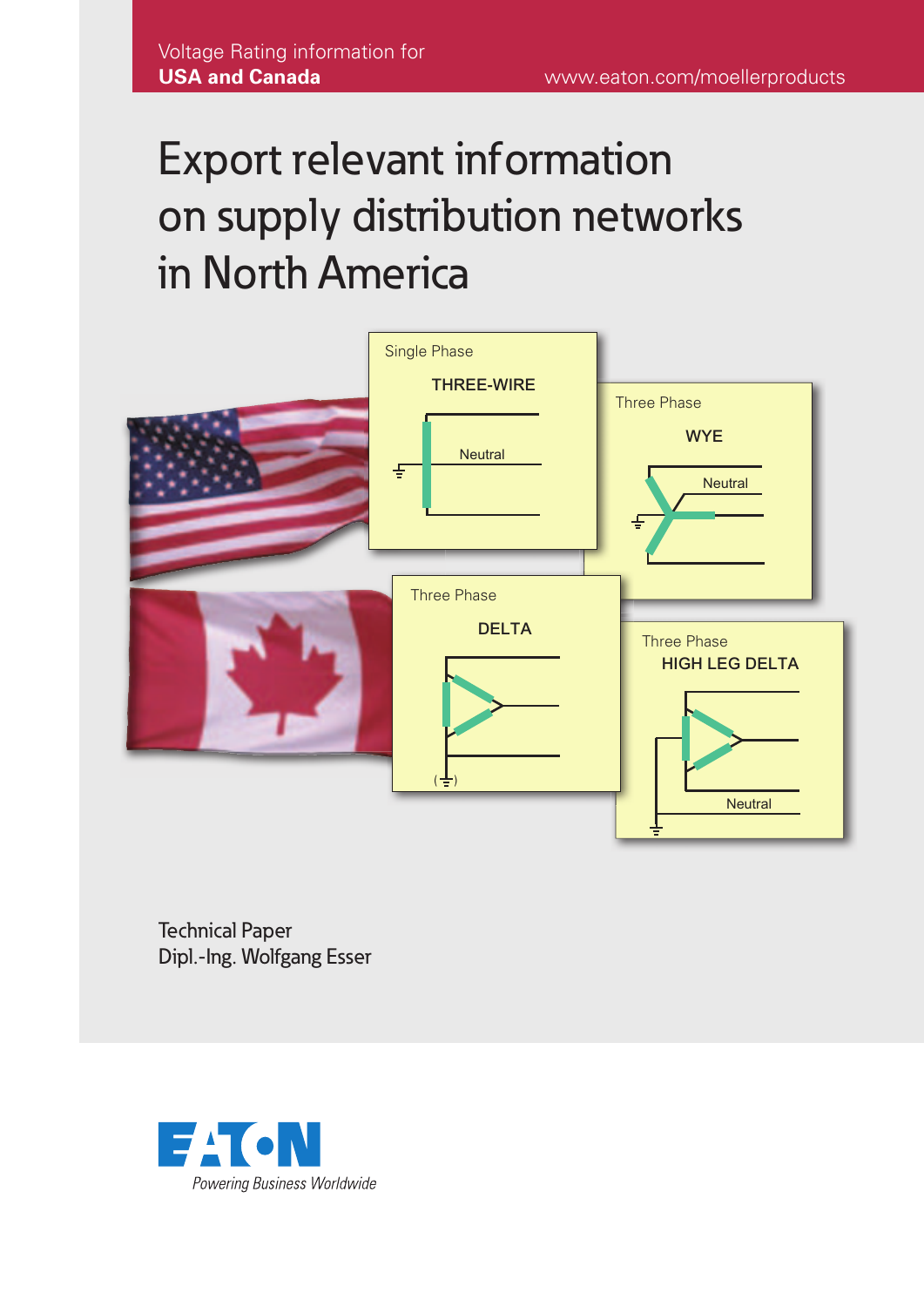An earlier compilation of typical networks and standardized voltages in North America showed a multitude of local variations. This was certainly due in part to the historical aspects, but also could be traced to the huge geographical size of the continent, the relatively large distances between energy supply locations and major electricity consumption centers, the generally high demand for power, and the individual needs of local power utilities. Such variety, combined with lack of uniformity, can ultimately stifle economic, as well as technical, progress. The standard ANSI1 C84.<sup>1</sup> has introduced much needed rationalization in the overall process nationally, and presented a glaring example of the positive impact which well intended standards can bring about in the industry. The standard had the arduous task of combining and coordinating the differing interests of the energy producers and suppliers on the one hand, with the needs and demands, e.g. the establishment of applicable voltage tolerances, of power and electricity consumers on the other. Whereas the energy production, energy trading and distribution were in the past more or less controlled by the same parties, today the industry has been largely deregulated and most activities have fallen under the jurisdiction of private industrial concerns which maintain cross-regional interests and keep a close eye on the bottom line.

Regional differences in the way utilities supply power across America still exist today. Exporting suppliers of machines and/or systems (OEM2), together with the end-user, are thus urged to take the matter of local energy supply networks into consideration at the early stages of project planning in order to establish which design parameters will be appropriate locally. A proper determination and understanding of the energy distribution setup on site will be vital to both professionals and lay people alike.

Dealing with local voltages when planning a vacation to North America could perhaps prove to be challenging, but not nearly as varied and uncertain as the task awaiting specialists involved in the export of industrial machinery and systems to the US and Canada. This is due to the fact that various voltage references are often provided (Service Voltage or Utilization Voltage, Nominal System Voltage or Rated Voltage and finally the Motor Nameplate Voltage), which have no

equivalent in the IEC world. In the IEC world, from source of supply to end-use, we talk about the Operating Voltage and simply assume proper compliance with tolerances with respect to voltage drops. In Germany, voltage is considered an electrical parameter with relatively few aspects to be concerned about.

This essay deals exclusively with low voltage supply networks in the public and industrial domain along with the loads they service. It provides extracts of important information vital for project engineers of companies exporting to North America. Binding information is detailed in ANSI C84.1-2006 "American National Standard for Electric Power Systems and Equipment – Voltage Ratings (60 Hertz), and "CAN-3-C235-83". the comparative CSA3 Standard for Canada.

# **Service Voltage und Utilization Voltage**

This paper will only concern itself with the low voltage range. In North America this would essentially include all voltages up to 1000 V (increased to 1200 V by ANSI C84.1-2006). Above 1000 V (1200 V) brings in medium and high voltage considerations. AC voltages will be the main focus, including 3 phase systems. The rated frequency for all voltages is uniformly 60 Hz. All voltages and tolerances discussed are understood to be for continuous operation without taking into account normal short-time anomalies due to transient switching processes or starting of large motors. Loads with demanding or unusually long start-up times can lead in some cases to the necessity for special conductor sizing and starting equipment to insure that voltage tolerances are maintained within acceptable parameters.

Whereas the term operating voltage is applied uniformly in the IEC world (the comparable term in America would be: Nominal System Voltage or Rated Voltage), voltage references in North America are assigned specific terms as a function of their location in the electrical supply system. The Service Voltage is the voltage at the point of connection between the servicing utility and the premises wiring. It's especially important that voltage tolerance levels be maintained at the location where the servicing utility is supplying electrical energy to the end user and wiring premises (point of

connection, point of common coupling). The servicing utility is responsible for maintaining the quality levels of this supply voltage. The actual Service Voltage is normally between 95 ... 105 % of the nominal voltage rating. When considering these permissible voltage tolerance levels it's important to take into account that the larger geographical area of the North American landscape requires more frequent use of longer transmission lines rather than an abundance of compact mesh-type networks, which can make supply lines more stable and dependable in maintaining voltage levels constant.

The Utilization Voltage is the voltage that is present at the end-user level or at the equipment that is utilizing the electrical energy. In worst cases the Utilization Voltage can fluctuate between 87 ... 106 % of the rated voltage. The difference between the minimum Service Voltage and the minimum Utilization Voltage is the permissible value of Voltage drop at the utilization site. The end-user is responsible for the quality of this voltage by making sure that electrical conductors are properly sized for the loads and installation guidelines provided by the electrical codes are strictly followed. Conductor sizing per the NEC<sup>4</sup> is designed to prevent a voltage drop exceeding 5% in both feeders and branch circuits, which typically breaks down to a maximum drop of 3% at the farthest outlet where a load is supplied and a remaining 2% at the point of utilization equipment.

With respect to tolerances in both service and utilization voltage levels, a differentiation is made between an ideal (defined as Range A) and a tolerable range (defined as Range B). Voltages in Range B should be limited in extent, frequency and duration of their occurrence. There are, however, no defined limitations on the occurrence of voltages outside Range B. The tolerances can be especially critical whenever large voltage drops or heavy load fluctuations occur due to lightly meshed networks combined with long transmission lines.

In addition to tolerances in voltage amplitude levels, AC polyphase systems can also be subject to a Voltage Unbalance between individual phases, or any phase and a possibly existing neutral conductor. The voltage unbalance under no load conditions is not allowed to exceed 3 % according to ANSI C84.1. Appendix D of ANSI C84.1 also references additional

<sup>1</sup> ANSI = American National Standards Institute, Inc, *http://www.ansi.org/*

<sup>2</sup> OEM = Original Equipment Manufacturer

<sup>3</sup> CSA = Canadian Standards Association, *http://www.csa.org/*

<sup>4</sup> NEC = National Electrical Code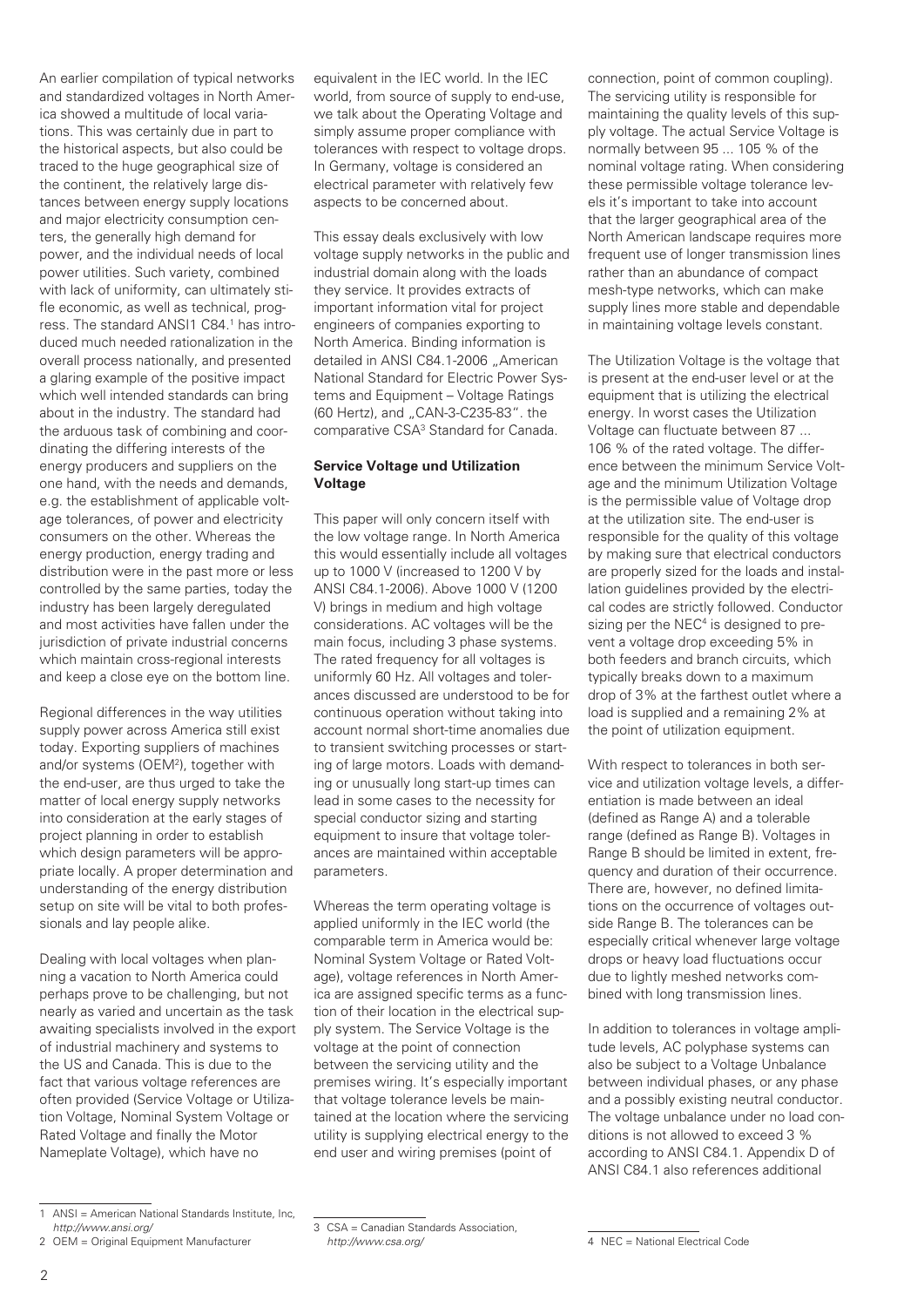information on voltage unbalance with respect to motor contributions and associated derating factors as a function of voltage unbalance percentages. For example, a derating factor of 0.9 would be applicable to a 3% voltage unbalance condition.

The standard determines voltage unbalance in accordance with the following formula:



Where motors are concerned, a voltage unbalance also leads to a current unbalance. That would be a typical application where the use of an IEC based motor overload protective device with phasefailure sensitivity would be especially suited. Table 1 shows how a motor can be impacted by deviations between its rated voltage and the actual voltage present at its terminations.

EPRI<sup>5</sup> conducted a survey which showed that the majority of end users typically deal with daily voltage fluctuations in the range of ≤ 3 %. At the same time more than 10 % of end-users encounter voltage fluctuations of ≥ 7 %, which could then lie outside Range B [1]. In 98 % of all age unbalanc networks  $\leq 1$ 

The end-use achieved through his own energy awareness, has virtually no influence over the quality of the electrical supply from the utility. Load fluctuations, long supply lines and power generation stations which are not under the control of the local utility can make voltage regulation, also for the power supply companies, a daily challenge. Frequent and long lasting voltage fluctuations should be reported to the power utility company so that they can have a better overview of the situation and be more responsive to ongoing problems. Utilities must always deal with expansion planning and regulation mea-

| I supply networks the volt-            | It's also customary in North America for  |
|----------------------------------------|-------------------------------------------|
| $ce$ is $\leq$ 3 % and in 66 % of $\,$ | motors, along with the electrical equip-  |
| $\frac{9}{6}$ .                        | ment sized to switch and protect them.    |
|                                        | to be marked with their operating volt-   |
| r, other than what can be              | age. The operating voltage for a motor is |
|                                        |                                           |

tem.

ng voltmotor is referred to as its Nameplate Voltage. It is perhaps peculiar and puzzling that this voltage does not match the nominal service voltage. A motor, for example, with a nameplate voltage of 460V is connected to a nominal voltage supply which is rated 480V. The Nameplate Voltage corresponds roughly to the minimum level of service voltage, which means in effect that the motor is almost never operated at the nominal supply voltage level. The operating currents allow for more precise setting of protective devices and better utilization of permissible voltage tolerances. Catalogues from various equipment manufacturers, as well as equipment markings on nameplates, are not very consistent when it comes to displaying Nameplate Voltage

sures made more difficult by ever changing targets. The provision of supplemental voltage regulation equipment in end-

user installations with sensitive equipment in North America is often a necessity. The normal division in America between Service Voltage and Utilization Voltage is very much a determinant factor in assigning responsibility for the quality and maintenance of appropriate voltage levels throughout the electrical sys-

**Nameplate Voltage Rating**

| Impact on motor from deviations in the actual |
|-----------------------------------------------|
| operating voltage $U_{\rm s}$                 |
| versus the rated voltage of the motor $U_{n}$ |

|                            | Operation at 90 % U <sub>n</sub>               | Operation at 110 % $U_n$                       |
|----------------------------|------------------------------------------------|------------------------------------------------|
| Starting and max. torque   | approx. $-20\%$                                | approx $+20\%$                                 |
| Slip in %                  | increasing                                     | decreasing                                     |
| Full load revs             | slight decrease                                | slight increase                                |
| Inrush current             | $-10%$                                         | $+10%$                                         |
| Full load current          | Differs, depending on motor<br>size and design | Differs, depending on motor<br>size and design |
| No load current            | decreases ( $\sim$ 10 to 30 %)                 | increases ( $\sim$ 10 to 30 %)                 |
| Temperature rise in motor  | Differs, depending on motor<br>size and design | Differs, depending on motor<br>size and design |
| Full load efficiency       | Differs, depending on motor<br>size and design | Differs, depending on motor<br>size and design |
| Full load power factor     | slight increase                                | slight decrease                                |
| Magnetically induced noise | slight decrease                                | slight increase                                |

**Table 1: General effects on AC motor performance when applied voltage differs from rated voltage. Neither the undervoltage nor overvoltage condition has an especially positive effect, therefore, achieving the smallest possible voltage deviations should be the goal.**

(simpler for the user) or the nominal system voltage (mains voltage) on the equipment itself. Figure 1 shows a nameplate from an Eaton contactor. Both the nominal supply voltage and the motor nameplate voltage are shown. The ratings are in accordance with typical NEMA rated motors. The electrical testing of the equipment is normally done at the higher nominal supply voltage, plus required tolerances. Equipment selection is made somewhat easier by the availability of standardized North American NEMA sizes for contactors and motor starter combinations. Table 2 shows the applicable tolerances for the network voltages mentioned.

The Utilization Voltage (permissible voltage at the connection point of the equipment), per Table 3, is neither identical with the normal operating voltage of the motor (Nameplate Voltage), nor with NEMA 6 permissible voltage tolerances on the equipment. The use of wide range power supplies is especially useful for small and sensitive AC equipment like electric razors, computers, etc. Uninterruptible power supplies (UPS) are often essential for backing up data on computers and automation systems.

<sup>6</sup> NEMA = National Electrical Manufacturers Association, *http://www.nema.org/*

<sup>5</sup> EPRI = Electric Power Research Institute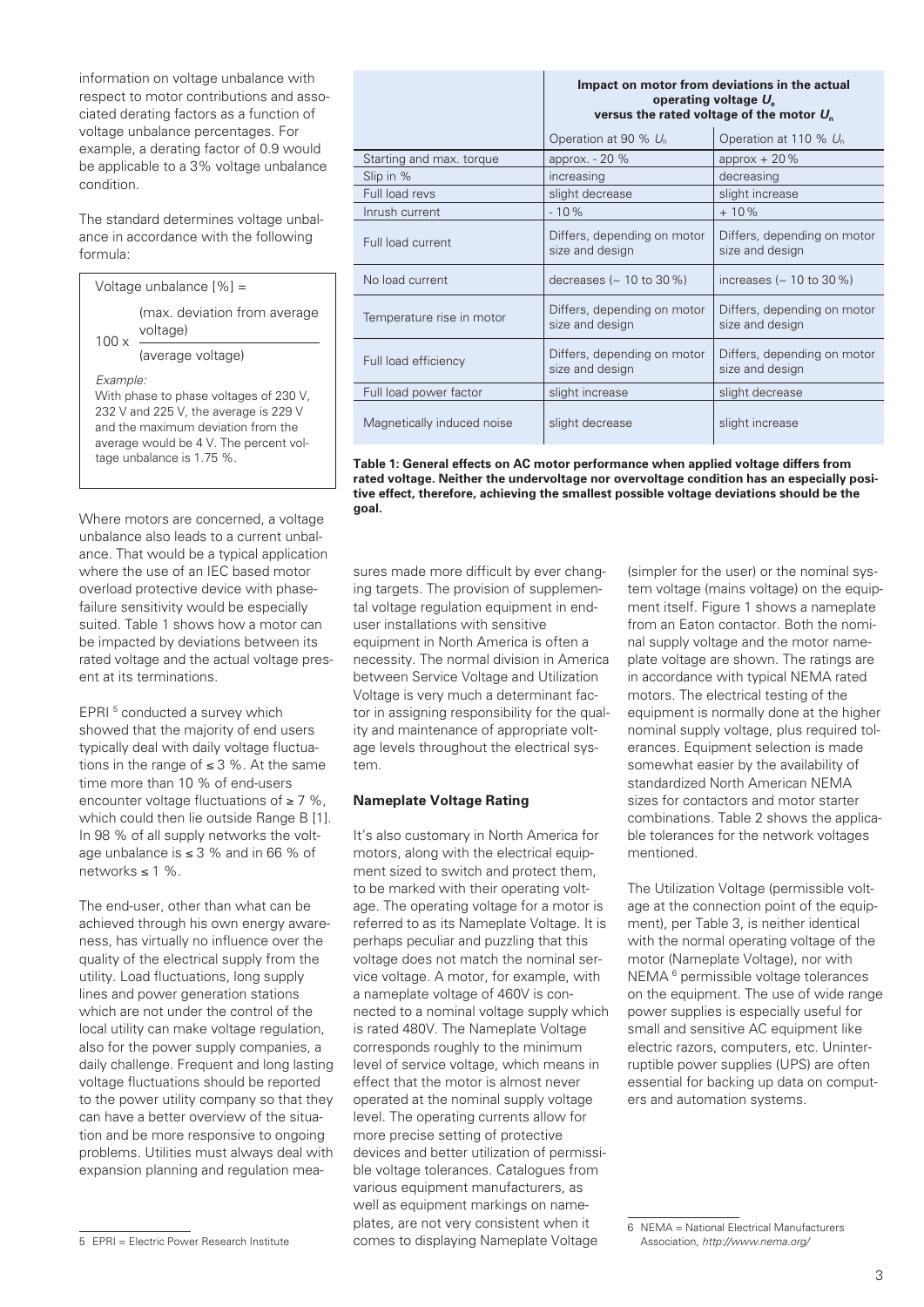

**Figure 1: Sample of North American voltage ratings appearing on the nameplate rating label of Eaton contactors. Both the nominal (Systems) and motor nameplate (Utilization) voltage levels appear on the label.**

|             |            | <b>Range B</b><br><b>Minimum</b> |        |      | <b>Range A</b><br><b>Minimum</b> |       |                |    |    |               | <b>Nominal</b><br><b>System</b><br><b>Voltage</b> |    |                 |       |       | <b>Range A</b><br><b>Maximum</b> |  |        |                           |       | <b>Range B</b><br><b>Maximum</b> |                     |  |
|-------------|------------|----------------------------------|--------|------|----------------------------------|-------|----------------|----|----|---------------|---------------------------------------------------|----|-----------------|-------|-------|----------------------------------|--|--------|---------------------------|-------|----------------------------------|---------------------|--|
|             |            |                                  | 87%    | 90 % |                                  |       |                |    |    |               |                                                   |    |                 | 104 % |       |                                  |  | 105,8% |                           |       |                                  |                     |  |
| Utilization | 418 V      |                                  |        |      |                                  | 432 V |                |    |    |               | 480 V                                             |    |                 |       | 499 V |                                  |  |        | 508 V                     |       |                                  |                     |  |
| Voltage     |            |                                  |        |      |                                  |       |                |    |    |               |                                                   |    |                 |       |       |                                  |  |        |                           |       |                                  |                     |  |
|             |            |                                  |        |      |                                  |       |                |    |    |               |                                                   |    |                 |       |       |                                  |  |        |                           |       |                                  |                     |  |
|             |            |                                  |        |      |                                  |       |                |    |    |               |                                                   |    |                 |       |       |                                  |  |        |                           |       |                                  |                     |  |
|             | 85<br>$\%$ | 98                               | $^{8}$ | 88   | 89                               | 80    | $\overline{5}$ | 82 | 83 | $\frac{9}{4}$ | 96                                                | 96 | $\overline{97}$ | 86    | 89    | $\frac{101}{100}$<br>$\%$        |  |        | $rac{5}{2}$ $\frac{5}{2}$ |       | 90L                              | $\overline{5}$<br>% |  |
|             |            |                                  |        |      |                                  |       |                |    |    |               |                                                   |    |                 |       |       |                                  |  |        |                           |       |                                  |                     |  |
| Service     |            |                                  | 92%    |      |                                  | 95 %  |                |    |    |               |                                                   |    |                 |       |       | 105%                             |  |        |                           |       | 105,8%                           |                     |  |
| Voltage     |            |                                  | 442 V  |      |                                  | 456 V |                |    |    |               | 480 V                                             |    |                 |       | 504 V |                                  |  |        |                           | 508 V |                                  |                     |  |

**Table 2:** *Service Voltage* **and** *Utilization Voltage* **tolerances, using as a reference the most predominant industrial voltage in the USA: 480 V, 60 Hz.**

| Nominal-<br>mains<br>voltage | <b>Service</b><br><b>Voltage</b> | <b>Utilization</b><br><b>Voltage</b> |                   | <b>Nameplate</b><br><b>Voltage</b> | <b>NEMA</b><br><b>Requirement</b> |  |  |
|------------------------------|----------------------------------|--------------------------------------|-------------------|------------------------------------|-----------------------------------|--|--|
| Rated<br>voltage             |                                  | Range B                              | Range A           | <b>Operating</b><br>voltage of     |                                   |  |  |
| Tolerance $\rightarrow$      | $-5\% + 5\%$                     | $-13\%$ , +6%                        | $-10\%$ , +4%     | motor                              | $-10\%$ , $+10\%$                 |  |  |
| 120 V                        | $114 - 126V$                     | $104.4 - 127.2$ V                    | $108 - 124.8$ V   | 115 V                              | $103.5 - 126.5$ V                 |  |  |
| 208 V                        | $197.6 - 218.4$ V                | $181 - 220.5$ V                      | $187.2 - 216.3$ V | 200 V                              | $180 - 220$ V                     |  |  |
| 240 V                        | $228 - 218.4$ V                  | $208.9 - 254.4$ V                    | $216 - 249.6$ V   | 230 V                              | $207 - 253$ V                     |  |  |
| 277 V                        | $263,2 - 290,9$ V                | $241 - 293.6$ V                      | $249.3 - 288$ V   | -                                  |                                   |  |  |
| 480 V                        | $456 - 504$ V                    | $417,6 - 508,8$ V                    | $432 - 499.2$ V   | 460 V                              | $414 - 506$ V                     |  |  |
| <b>Band width</b>            | 10%                              | 19%                                  | 14%               |                                    | 20%                               |  |  |

**Table 3: The most important nominal mains voltages and corresponding Nameplate Voltages (operating voltages) for equipment. Permissible tolerance band widths along with absolute voltage values are also shown.**

### **Informational note concerning the acceptance of European equipment when exporting to North America:**

Exported motors are often rated in kW. Local inspectors may then opt to convert the kW value into a corresponding HP rating and then base required conductor sizing on the next largest standard HP rated motor. This method can lead to the use of larger cross sections than would otherwise be required for the actual motor current flowing.

# **Short-circuit capacity and short-circuit currents in North America**

North American supply networks are generally not as tight as European networks, since distribution transformers can often have impedance ratings as high as 7 %. It's particularly important in larger installations to take the varying impedance ratings into consideration for short-circuit calculation purposes. A higher impedance rating translates into a smaller maximum short circuit current for the power transformer. IEC transformer short-circuit current tables are based normally on the short-circuit current that the transformer itself can deliver in the secondary. North American tables typically feature higher currents since they also take motor contributions under short circuit conditions into consideration. Details on short-circuit currents that could potentially appear on the transformer primary side are also normally provided. The North American tables are generally more detailed and contain more selection parameters. Table 4 shows, from an IEC standpoint, available short-circuit current values based on North American voltage ratings and unlimited primary side shortcircuit capacity.

# **Supply networks in North America**

Normally, the type of supply network is not as important a factor to the electrical end-user as the magnitude of the voltage. However, the type of network does have an impact on the choice of protective devices that are permissible, as well as determining the availability of a neutral conductor, and whether or not this neutral will be grounded or ungrounded. Thus, the supply network ultimately determines the voltage present for connection of single phase loads, which in case of need may require to be connected between two main phases. When exporting electrical equipment and assemblies it is always sensible, especially when the type of supply network configuration available cannot be reliably verified (e.g. with serially produced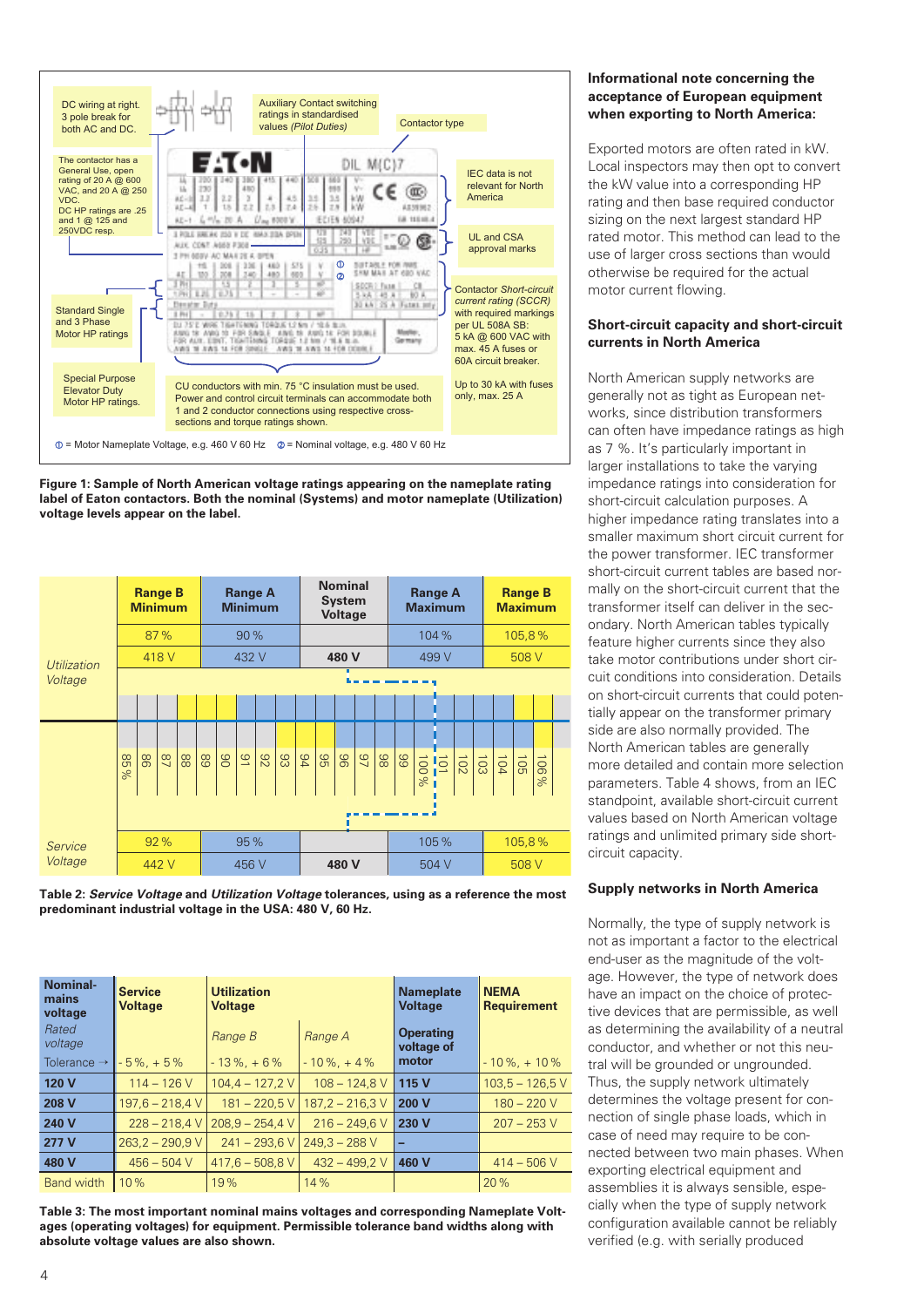| Reference Values for Short-circuit Currents of American 3 phase Transformers |                                |                  |                                                       |                  |                                          |                  |                                          |  |  |  |  |  |
|------------------------------------------------------------------------------|--------------------------------|------------------|-------------------------------------------------------|------------------|------------------------------------------|------------------|------------------------------------------|--|--|--|--|--|
|                                                                              |                                | 240 V, 60 Hz     |                                                       | 480 V, 60 Hz     |                                          | 600 V, 60 Hz     |                                          |  |  |  |  |  |
| Rated<br>power                                                               | Short-circuit<br>voltage $u_k$ | Rated<br>current | Short-circuit<br>current $\mathcal{L}^{\prime\prime}$ | Rated<br>current | Short-circuit<br>current $\frac{1}{2}$ " | Rated<br>current | Short-circuit<br>current $\mathcal{L}$ " |  |  |  |  |  |
| <b>kVA</b>                                                                   | $\%$                           | A                | kA                                                    | A                | kA                                       | A                | kA                                       |  |  |  |  |  |
| 300                                                                          | 5                              | 722              | 14.4                                                  | 361              | 7.2                                      | 289              | 5,8                                      |  |  |  |  |  |
| 500                                                                          | 5                              | 1203             | 24.1                                                  | 601              | 12.0                                     | 481              | 9.6                                      |  |  |  |  |  |
| 750                                                                          | 5.75                           | 1804             | 31.4                                                  | 902              | 15.7                                     | 722              | 12.6                                     |  |  |  |  |  |
| 1000                                                                         | 5.75                           | 2406             | 41.8                                                  | 1203             | 20.9                                     | 962              | 16.7                                     |  |  |  |  |  |
| 1500                                                                         | 5.75                           | 3609             | 62,8                                                  | 1804             | 31.4                                     | 1444             | 25,1                                     |  |  |  |  |  |
| 2000                                                                         | 5.75                           | -                |                                                       | 2406             | 41.8                                     | 1924             | 33.5                                     |  |  |  |  |  |
| 2500                                                                         | 5.75                           | -                |                                                       | 3008             | 52.3                                     | 2405             | 41.8                                     |  |  |  |  |  |
| 3000                                                                         | 5.75                           |                  |                                                       | 3609             | 62,8                                     | 2886             | 50,2                                     |  |  |  |  |  |

**Table 4: Rated currents and reference values for short-circuit currents of North American power transformers.**

*I*k'' = Transformer start-short-circuit current when connected to a network with unlimited short-circuit capacity.

machinery) to have a power transformer on hand so as not to be dependent on the availability of a neutral conductor in the local supply network. Single phase loads can then be connected within their own single phase system with the availability of a neutral conductor. As described later, protective and switching devices designed to IEC or EN standards are often only certified for use in solidly ground supply networks with neutral conductors due to a number of design reasons, including their clearance and creepage clearances (e.g. UL 508 Type E and Type F motor controllers). Polyphase networks also lend themselves well to the use of matching transformers in the incoming supply line to a machine. The transformer allows, for example, the build-up of a solidly grounded wye configuration for the machine supply so that equipment rated accordingly can also be installed. Of course, the commercial viability of this solution is dependent to a large extent on the overall power rating of the machinery assembly.

The supply networks, per **Figure 2**, are also shown to make clear that it is possible in North America to come across interlinked voltages that are not a product of the standard √ 3 vectorial relationship, based on a 120° phase difference, as is the case in most countries. Some network configurations are peculiar only to North America. **Figure 1** doesn't provide any quantitative insight into the distribution of the networks shown. However, it's safe to say that the majority of systems encountered today are of the grounded variety. (It should be taken into consideration that the potential to earth is not always distributed from a centralized connection point but from several earthed locations. This can lead to the presence of differing earth potentials between these various grounded points.) The use of conduits as earth conductors

is permitted and still encountered but increasingly a separate grounding conductor is run throughout the installation.

➊ represents the most common configuration for single phase supply. Occasionally, ungrounded single phase networks can be encountered. The nominal single phase voltage rating is predominantly 120V, and connected loads typically feature voltage nameplate ratings of 115V. The supply configuration <sup>o</sup> features two separate single phase systems, with a grounded neutral conductor tapped from the mid-point, and is typical of residential service. Each leg is rated 120V with a 240V phase to phase potential.

Grounded supply networks generally simplifies the use of protective measures, which operate to switch off the power source. The use of ungrounded IT networks is sometimes encountered in North America, for example in end-user applications such as the automobile industry. These systems ensure that the protective device will not respond to the presence of an initial ground fault (higher level of service continuity in installations that are managed accordingly). The first fault in the IT system is normally detected and annunciated by an insulation monitoring system, and can be attended to during a planned break when it is more convenient to do so from an operational standpoint. A second ground fault arising would cause the protective means to disconnect the power source. A variation of this network involves grounding of the network star point with a high ohmic impedance that can be adjustable and acts to limit the magnitude of the ground-fault current. The presence and size of the ground-fault current can also be monitored with a current transformer for signalling and protection purposes.

The predominent industrial voltages encountered in the USA and Canada are rated up to 480V, 60Hz and 600V, 60 Hz respectively. It's often problematic for a machine exporter to know ahead of time what kind of network configuration will



**Figure 2: Supply networks encountered in North America, without any quantitative insight into their distribution throughout the electrical grid. Only the transformer supply secondary winding configurations are pictured. Grounding in configurations (5) and (6) can be provided either at the mid-point of a phase or, alternatively, at a corner (refer to figure). Single phase loads can be connected to single phase systems, or phase to phase in polyphase systems or, when available, between phase and neutral.**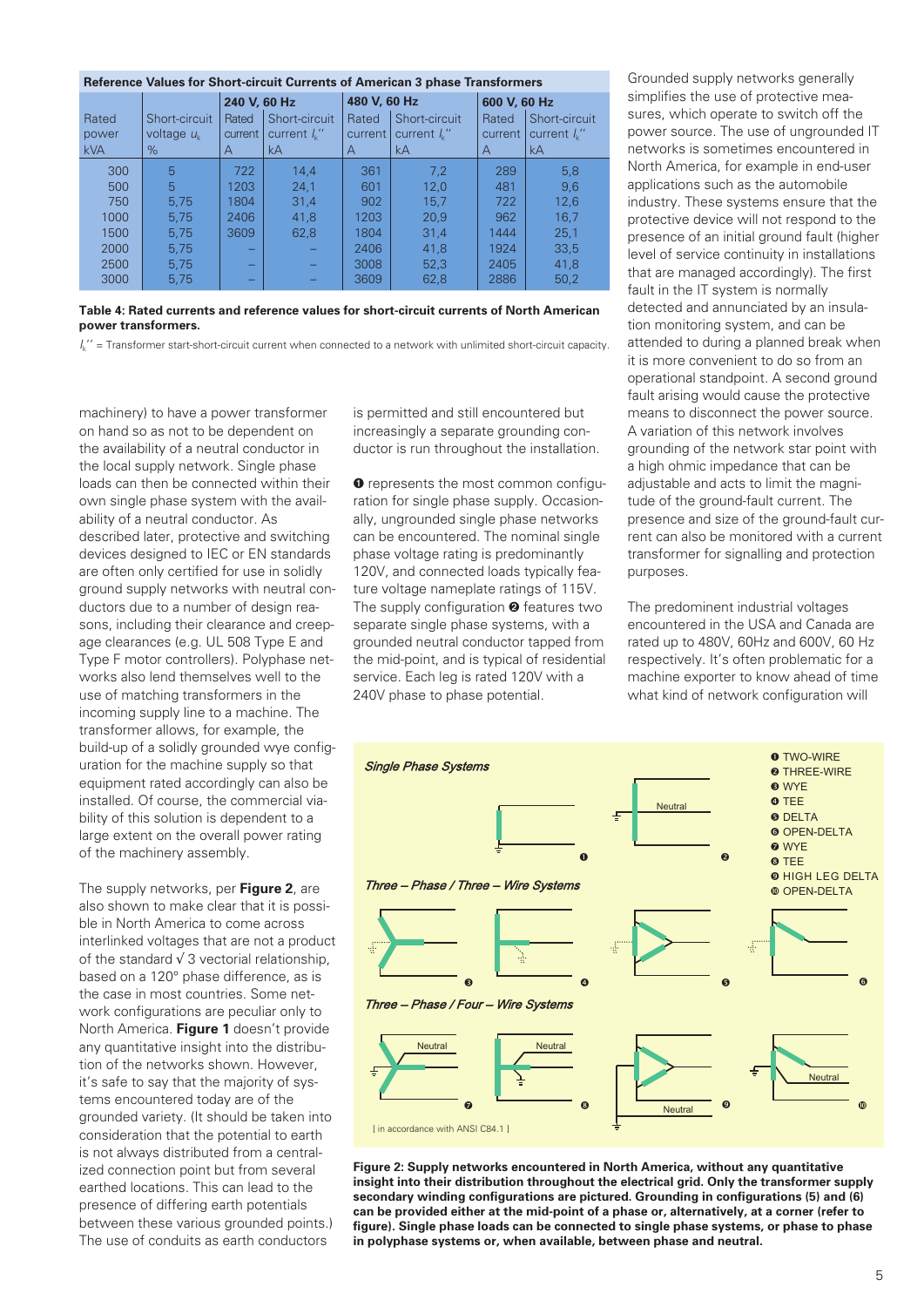

**Figure 3: Many switching and protective devices from Eaton were designed especially to meet the requirements of the North American market, but these can also be applied in all countries where IEC standards dominate. An important factor to consider at the engineering and design stages is the determination of the magnitude of the voltage and the power network configuration present at the project installation site.** 

actually be available locally at the enduser site. Certain power circuit devices found in the Eaton Main Catalogue, and mentioned in various technical publications [2], have been certified for use only in solidly grounded wye networks, so advance knowledge of the particular network configuration available can be critical. Such devices would be suitable for power distribution networks with ratings such as 600Y / 347 V AC or 480Y / 277 V AC (Slash-Voltages<sup>7</sup>) (Figure 3). Further information can be obtained from product literature or equipment nameplate ratings.

It would be advantageous to establish alternative equipment selection schemes, i.e. with full ratings suitable for delta networks, whenever there is any uncertainty regarding the power network configuration available locally. Assuming that restrictions apply only to a few devices, one could, for example:

- Utilize larger *NZM* molded case circuit breakers instead of the miniature *FAZ-NA* version,
- Establish group installation schemes with suitably certified motor controllers and fully rated back-up group protective devices instead of relying on more compact *Type E-* or *Type F-* **Motor starter assemblies** (which would also permit branch circuit industrial control rules with respect to mounting and

wiring equipment such as busbar systems).

• Apply the larger NZM2 series of circuit breakers in particular current ranges instead of the smaller NZM1 variety.

## **Equipment suitable for export and adaptible to local changes in voltage ratings**

There is an increasing trend that machines or even total production lines are being transferred to locations with completely different voltage and/or frequency relationships. Eaton offers contactors with a variety of available coil ratings to simplify potential later conversions to different voltages and frequencies, and also to minimize the stocking needs of local panel and assembly builders. Eaton took the approach that a change in equipment location would necessarily involve the need for a new control circuit transformer to provide control circuit power to the installation. Dual frequency coils were offered at one time, which permitted the application of the same voltage at both 50 and 60Hz frequency levels. However, this compromise leads to a slight increase in energy levels applied to the magnet system of contactors being operated at 50Hz, and a resultant decrease in overall contactor life expectancy of about 30%. The better solution involves the use of dual voltage/ dual frequency coils, which permit the optimal application of the coil at more than one standardized voltage and frequency rating. In the case of an installation designed for 230V, 50Hz, one could simply exchange the control transformer to accommodate a typical 240V, 60Hz

rating, and keep the same contactor coil (assuming the use of Eaton contactors with dual voltage/dual frequency coils). For applications in North America, Eaton recommends the use of centralized control circuit power transformer sources which can supply a control voltage rated 120V, 60 Hz. Contactors with 110 V 50 Hz / 120 V 60 Hz dual voltage coils are offered for this purpose. Another alternative would be single voltage coils, such as 115 V 60 Hz. Certified control circuit transformers for use in North America are also typically provided with more than one available voltage tap on the primary side to accommodate various primary rated voltages available locally. Eaton contactors from the xStart series [3] come standard with coils which operate safely in the range between minimum 0,8 and 1,1 x *U*c. Besides the changes already mentioned in the control voltage area, the entire machine assembly would also need to be checked for potential modifications as a result of a change in the incoming supply source (new motor currents / protective devices, possible effects from changes in motor speed/ torque characteristics etc….)

Eaton offers a line of contactors that was specifically developed to accommodate the requirements of the SEMI F47<sup>8</sup> standard and the needs of the North American semi-conductor industry for equipment that can offer more reliable performance in applications where momentary power shortages can be especially critical. These contactors would drop out only when the control voltage would dip down to appr. 30% (Figure 4) and they can be used in any industry where continuity of service and maintenance of operational status are considered essential.

The voltage conversion represents only a portion of the factors to consider when retrofitting electrical assemblies. It must also be noted that 50 Hz based IEC equipment contains many additional elements that are different from a traditional 60 Hz based North American system, and which would need to be modified [2]. All components and wiring materials would need to be certified for the purpose. Co-ordination of load and equipment running currents with conductor sizing and settings of protective devices would have to be re-checked to make sure that they are in compliance with requirements. Protection requirements for control voltage transformers and con-

The slash refers to the oblique line between the line-to-line and line-to-ground voltage ratings, and gives the voltage rating its name.

<sup>8</sup> www.semi.org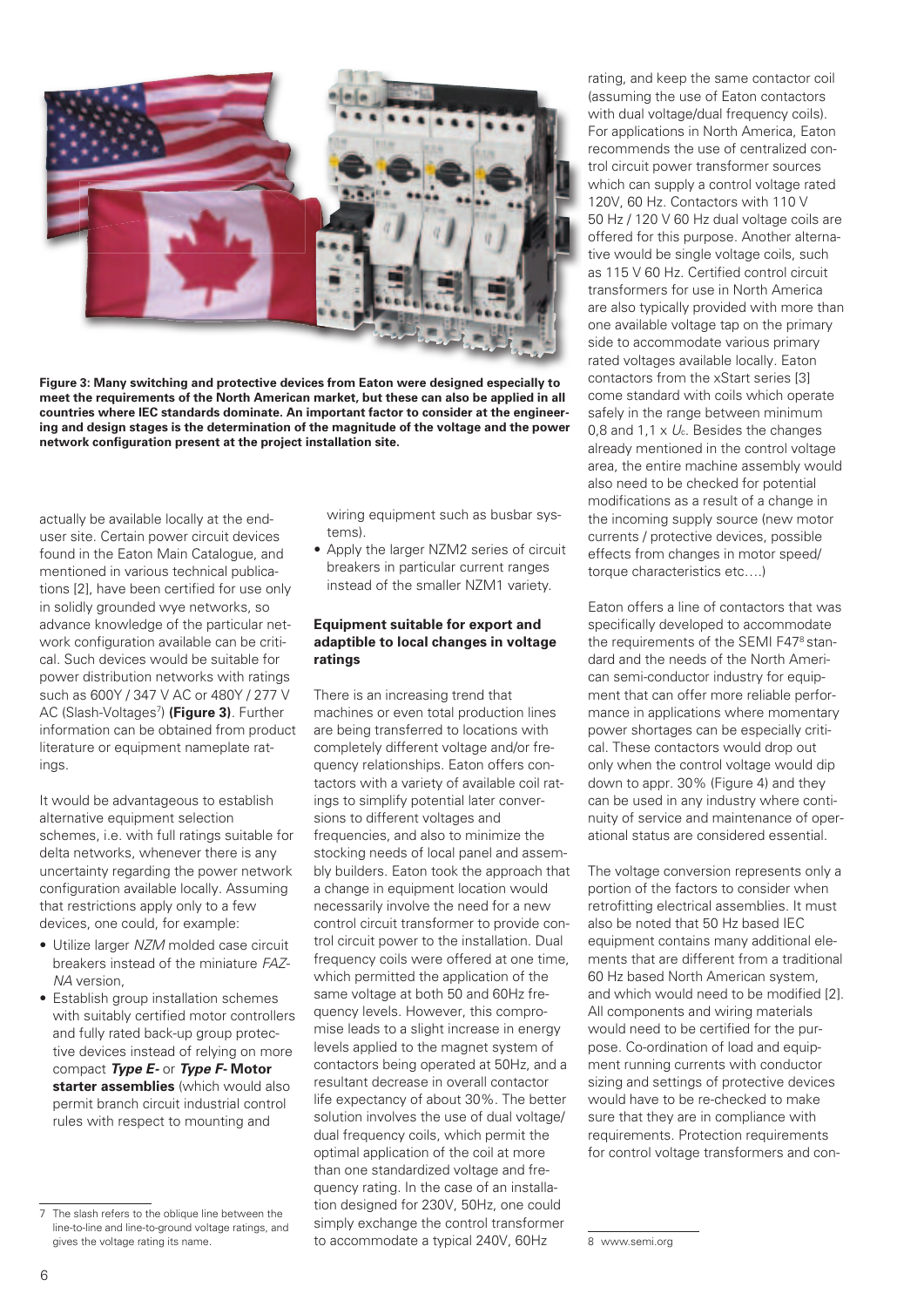

**Figure 4: The North American semi-conductor industry, per the SEMI F47 standard, requires a better performance level with respect to contactor coil drop-out ratings. The contactor is not allowed to drop out in the area marked in green. The requirement can be surpassed with the use of specially designed DIL MF contactors from the Eaton System** 

trol circuits are covered in a separate paper [5].

## **Recommendations for Export**

In cases where the supply network configuration can't be reliably determined ahead of time, it would be best to indicate that the machine or assembly is being supplied for solidly grounded wye systems, such as 480Y/277VAC.

Matching supply transformers with a grounded secondary voltage rating of 480Y/277V or 400Y/230V are often used for this purpose, since not all protective devices carry a full 600V rating.